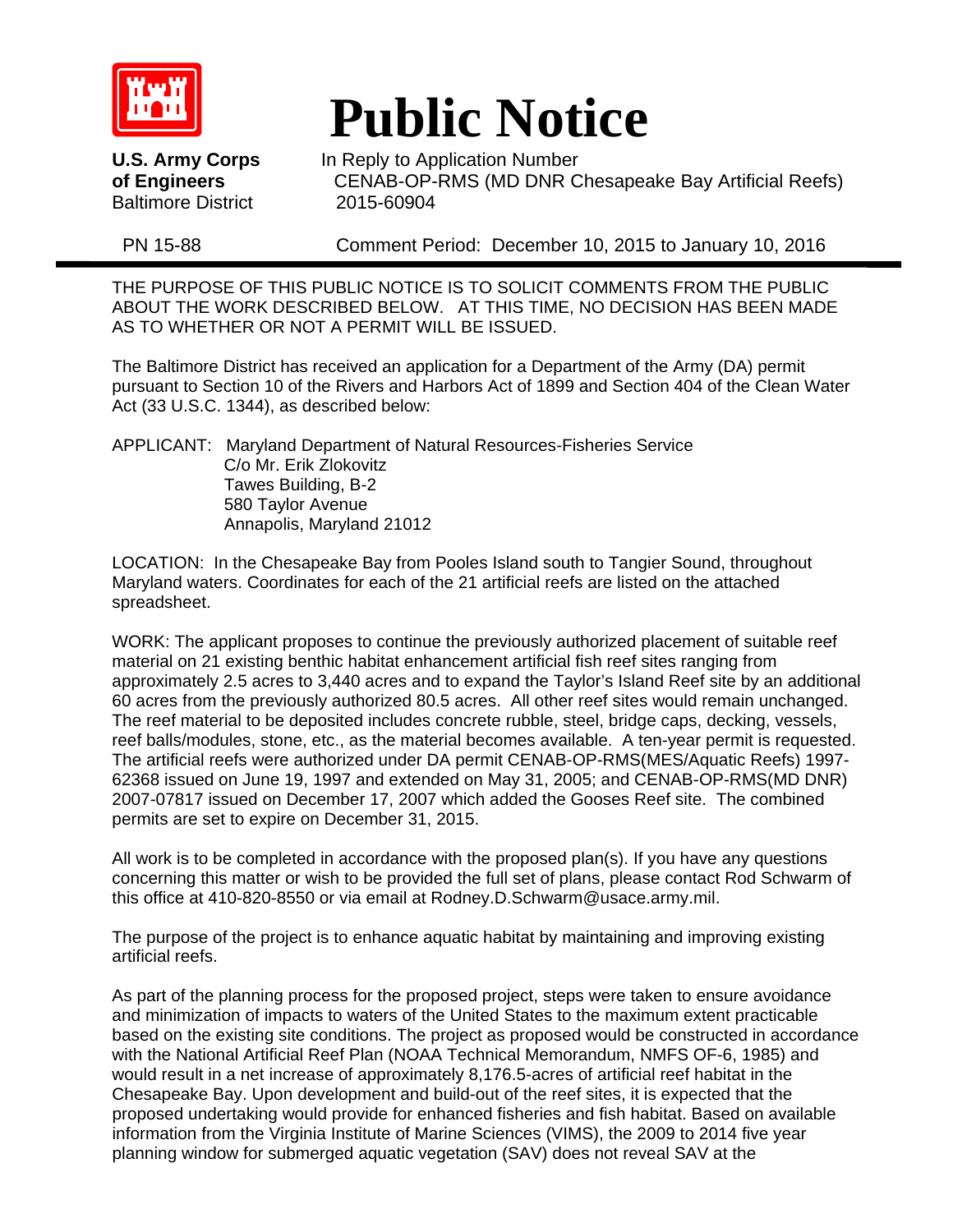project sites. The proposed work is to deposit suitable material in water depths ranging from -8.0 to -60 feet mean low water (MLW). These deeper water habitat areas do not support SAV. Compensatory mitigation is not being proposed by the applicant for permanent impacts to open tidal waters as the project is proposed to enhance the existing aquatic environment. The applicant has stated the project as currently designed seeks to avoid and minimize impacts to regulated resources onsite whereby the artificial reef habitat would maintain the natural functions of the aquatic ecosystem and add beneficial fisheries and fish habitat diversity.

The Magnuson-Stevens Fishery Conservation and Management Act (MSFCMA), as amended by the Sustainable Fisheries Act of 1996 (Public Law 04-267), requires all Federal agencies to consult with the National Marine Fisheries Service (NMFS) on all actions, or proposed actions, permitted, funded, or undertaken by the agency that may adversely affect Essential Fish Habitat (EFH). The project site lies in or adjacent to EFH as described under the MSFCMA for *Scopthalmus aquosos* (windowpane flounder) juvenile and adult; *Pomatomus saltatrix* (blue fish) juvenile and adult; *Paralicthys dentatus* (summer flounder) juvenile and adult; and the eggs, larvae, juvenile, and adult stages of *Sciaenops ocellatus* (red drum), *Scomberomorus cavalla* (king mackerel), *Scomberomorus maculatus* (Spanish mackerel), and *Rachycentron canadum* (cobia), all managed species under the MSFCMA.

The project has the potential to adversely affect EFH or the species of concern by loss of spawning, nursery, forage and/or shelter habitat as described under the MSFCMA for the species and life stages identified above. The proposed project will alter the existing elevations within the project footprint. However, the Baltimore District has made a preliminary determination that sitespecific impacts would not be substantial and an abbreviated consultation will be conducted with NMFS. No mitigative measures are recommended to minimize adverse effects on EFH at this time. This determination may be modified if additional information indicates otherwise and would change the preliminary determination. The project areas are not Habitat Area of Particular Concern (HAPC). The Baltimore District has determined that the adverse effects of this project would be more than minimal, although not substantial, and an abbreviated consultation will be conducted with NMFS. No mitigative measures are recommended to minimize adverse effects on EFH at this time. This determination may be modified if additional information indicates otherwise and would change the preliminary determination.

The decision whether to issue a permit will be based on an evaluation of the probable impact including cumulative impacts of the proposed activity on the public interest. That decision will reflect the national concern for both protection and utilization of important resources. The benefit which reasonably may be expected to accrue from the proposal must be balanced against its reasonably foreseeable detriments. All factors which may be relevant to the proposal will be considered including the cumulative effects thereof; among those are conservation, economics, aesthetics, general environmental concerns, wetlands, cultural values, fish and wildlife values, flood hazards, flood plain values, land use, navigation, shoreline erosion and accretion, recreation, water supply and conservation, water quality, energy needs, safety, food and fiber production, and, in general, the needs and welfare of the people.

The Corps of Engineers is soliciting comments from the public; Federal, State, and local agencies and officials; Indian Tribes; and other interested parties in order to consider and evaluate the impacts of this proposed activity. Any comments received will be considered by the Corps of Engineers to determine whether to issue, modify, condition, or deny a permit for this proposal. To make this decision, comments are used to assess impacts on endangered species, historic properties, water quality, general environmental effects, and the other public interest factors listed above.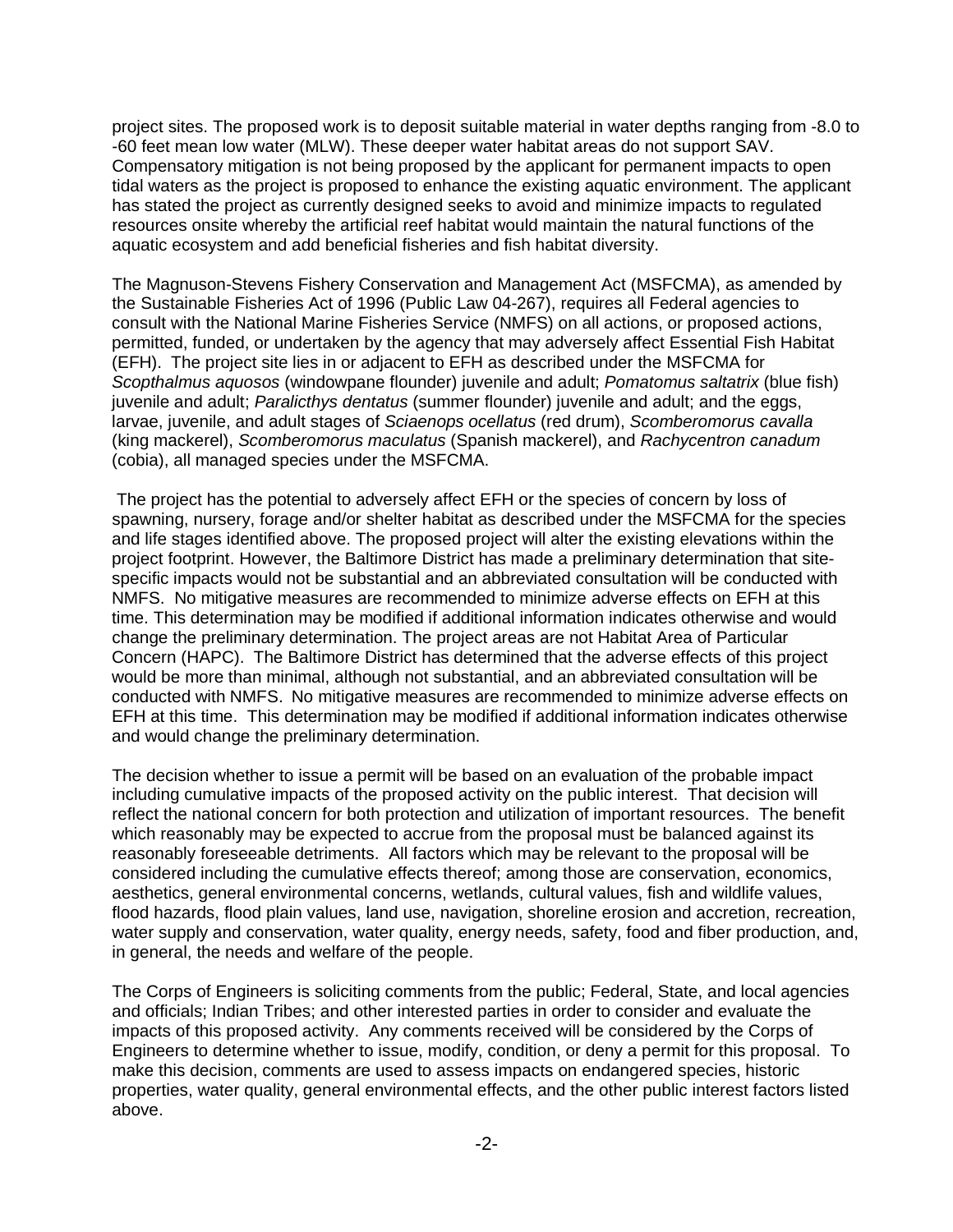Comments are used in the preparation of an Environmental Assessment and/or an Environmental Impact Statement pursuant to the National Environmental Policy Act. Comments provided will become part of the public record for this action. Comments are also used to determine the need for a public hearing and to determine the overall public interest of the proposed activity. Written comments concerning the work described above related to the factors listed above or other pertinent factors must be received by the District Engineer, U.S. Army Corps of Engineers, Baltimore District, PO Box 1715, Baltimore, Maryland 21203-1715, within the comment period as specified above to receive consideration.

The applicant is required to obtain a water quality certification in accordance with Section 401 of the Clean Water Act from the Maryland Department of the Environment. Any written comments concerning the work described above which relate to water quality certification must be received by the Wetlands and Waterways Program, Maryland Department of the Environment, 1800 Washington Blvd. Suite 430, Baltimore, Maryland 21230 within the comment period as specified above to receive consideration. The 401 certifying agency has a statutory limit of one year to make its decision.

The applicant has certified in this application that the proposed activity complies with and will be conducted in a manner consistent with the Maryland Coastal Zone Program. This certification statement is available for inspection in the District Office; however, public comments relating to consistency must be received by the Coastal Zone Division, Maryland Department of the Environment, 1800 Washington Blvd. Suite 430, Baltimore, Maryland 21230, within the comment period as specified above. It should be noted that CZ Division has a statutory limit of 6 months in which to make its consistency determination.

The applicant must obtain any State or local government permits, which may be required.

A preliminary review of this application indicates that the proposed work may affect, but is not likely to adversely affect the following Federal listed threatened or endangered species or their critical habitat, pursuant to Section 7 of the Endangered Species Act, as amended: Loggerhead turtle (*Caretta caretta*), Kemp's Ridley turtle (*Lepidochelys kempii*), Leatherback turtle (*Dermochelys coriacea*), Green turtle(*Chelonia mydas*), Shortnose sturgeon (Acipenser brevirostrum); and Atlantic sturgeon (Acipenser oxyrinchus). As the evaluation of this application continues, additional information may become available which could modify this preliminary determination.

Review of the latest published version of the National Register of Historic Places indicates that no registered properties listed as eligible for inclusion therein are located at the site of the proposed work. Currently unknown archeological, scientific, prehistoric, or historical data may be lost or destroyed by the work to be accomplished under the requested permit.

The evaluation of the impact of the work described above on the public interest will include application of the guidelines promulgated by the Administrator, U.S. Environmental Protection Agency, under authority of Section 404 of the Clean Water Act. Any person who has an interest, which may be adversely affected by the issuance of this permit, may request a public hearing. The District Engineer must receive the request, which must be in writing, U.S. Army Corps of Engineers, Baltimore District, PO Box 1715, Baltimore, Maryland 21203-1715, within the comment period as specified as above to receive consideration. Also, it must clearly state forth the interest that may be adversely affected by this activity in the manner in which the interest may be adversely affected.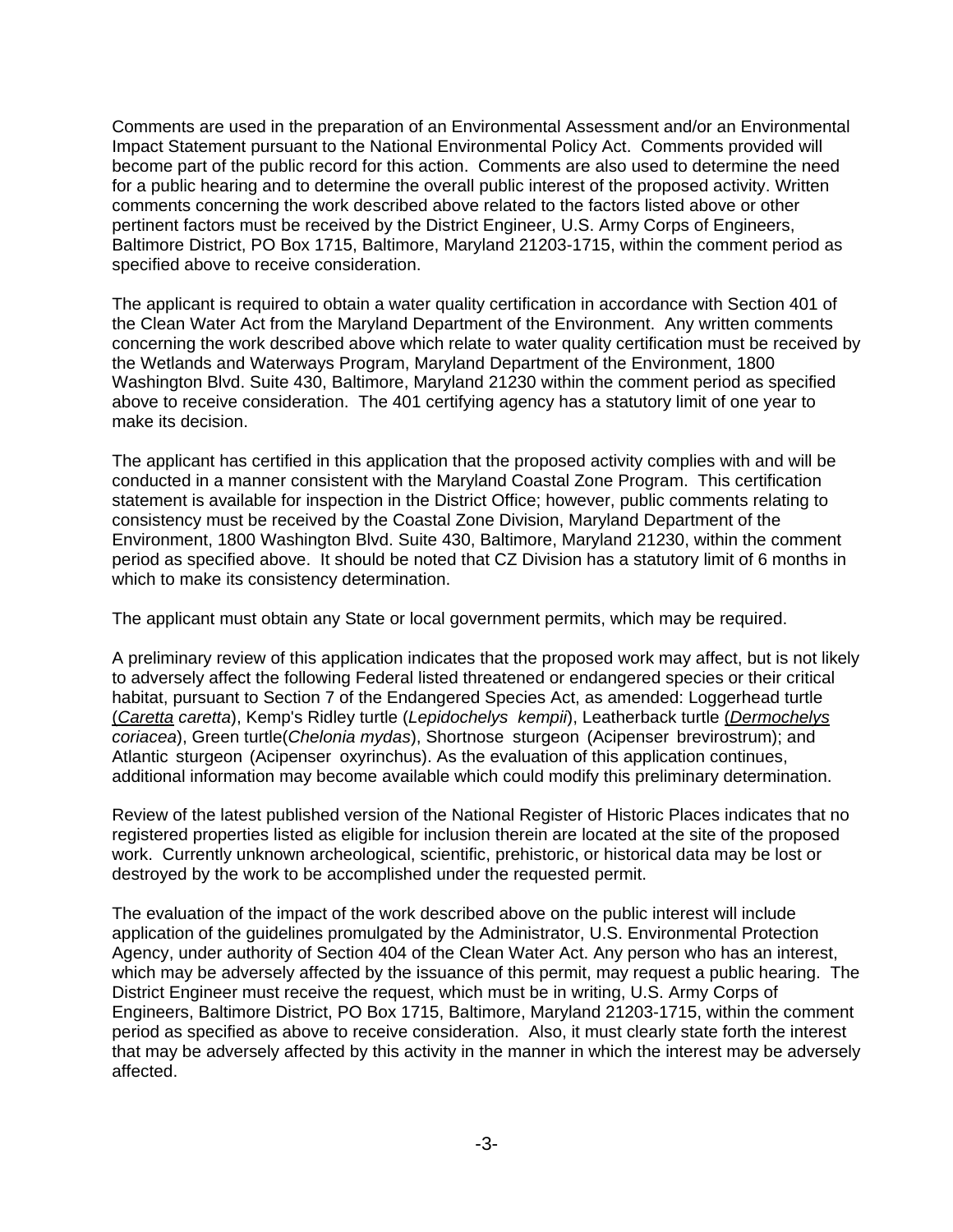It is requested that you communicate the foregoing information concerning the proposed work to any persons known by you to be interested and not being known to this office, who did not receive a copy of this notice.

FOR THE DISTRICT ENGINEER:

Latteg B. andersa

 Kathy B. Anderson Chief, Maryland Section Southern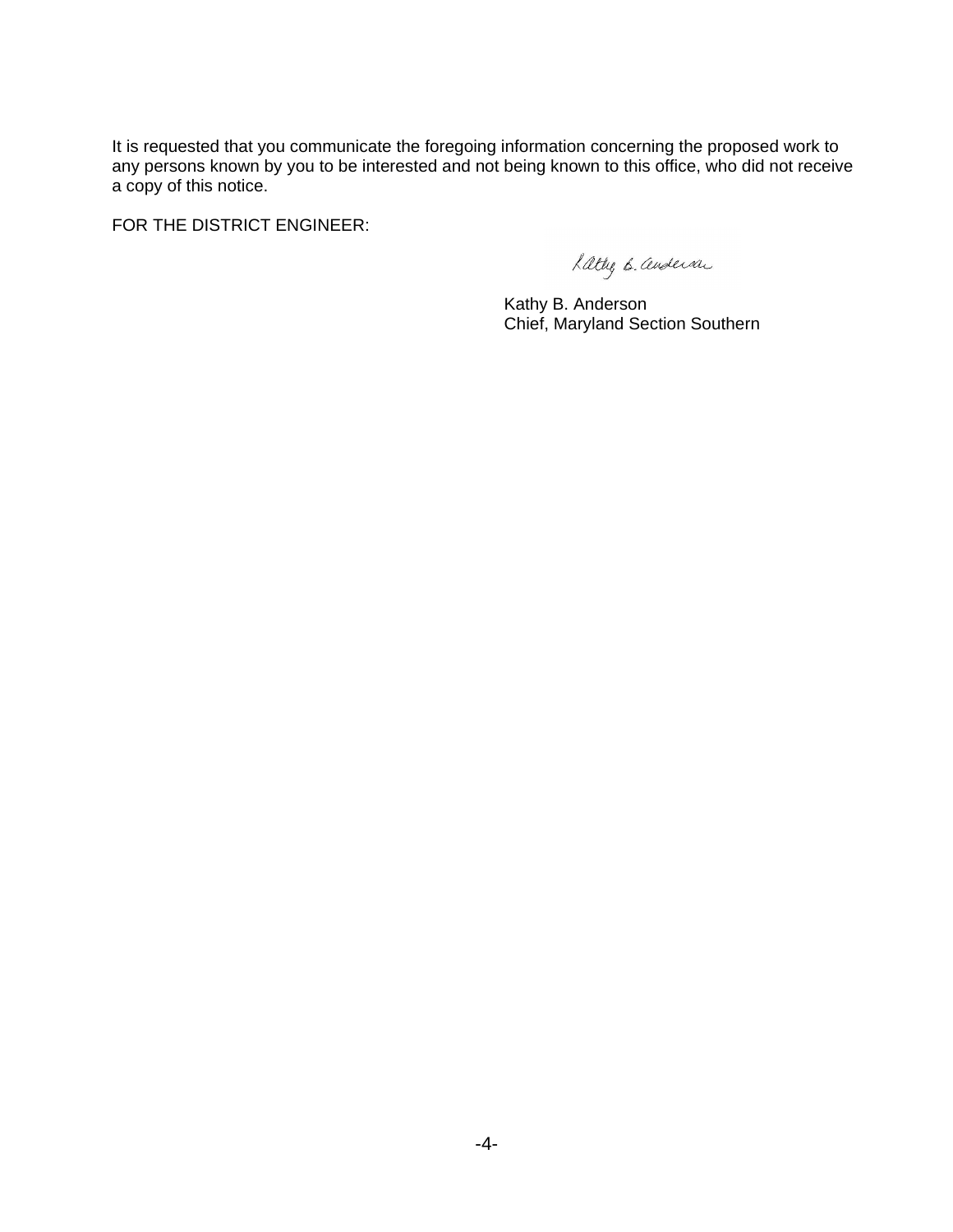

Maryland Department of Natural Resources – Fisheries Service / Chesapeake Bay Artificial Reefs 18 June 2015

18 June 2015 sheet 1of45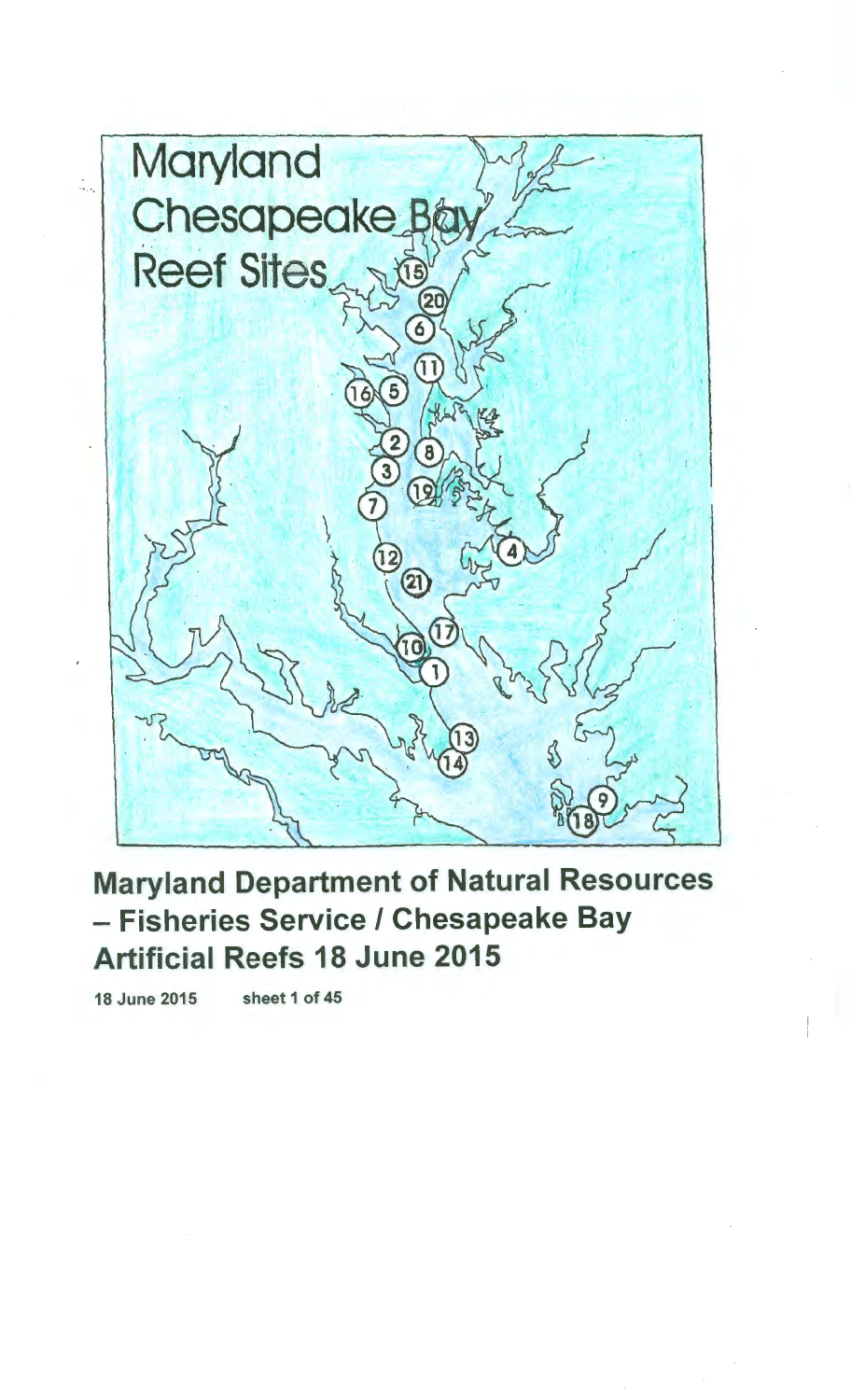#### **Artificial Reef Site Table**

## **CENAB-OP-RM(MD DNR CHESAPEAKE BAY ARTIFICAL REEFS) 2015-60904**

| Site Number/Name                             | Acreage      | Vertical<br>Clearance<br>(feet) | Average depth at<br>site<br>(Charted) | <b>General Location</b><br>(nearest town or reference point and County)                                     | Latitude                                                      | Longitude                                                                                  | Material<br>Previously<br>Deployed<br>(Y/N) |
|----------------------------------------------|--------------|---------------------------------|---------------------------------------|-------------------------------------------------------------------------------------------------------------|---------------------------------------------------------------|--------------------------------------------------------------------------------------------|---------------------------------------------|
| <b>Cedar Point</b><br>1.                     | 155.         | 15 ft. MLW                      | 24 ft. MLW                            | Patuxent River Mouth, St. Mary's County                                                                     | 38°19.03'<br>38°18.82'<br>38°18.67'<br>38°18.53'              | $-76°23.03'$<br>$-76°23.22'$<br>$-76°22.25'$<br>$-76°22.4'$                                | Y                                           |
| 2.<br>Cedarhurst                             | 50           | 15 ft. MLW                      | 21.5 ft. MLW                          | Mid-Bay off West River, Anne Arundel County                                                                 | 38°50.53'<br>38°50.27'<br>38°50.53'<br>38°50.27'              | $-76°27.9'$<br>$-76°27.9'$<br>$-76°27.54'$<br>-76°27.54'                                   | Υ                                           |
| Chesapeake<br>3.<br>Beach                    | 50           | 15 ft. MLW                      | 20 ft. MLW                            | Mid Bay off Holland Pt/North Beach                                                                          | 38°43.08'<br>38°42.82'<br>38°43.08'<br>38°42.82'              | -76°30.36'<br>-76°3036'<br>-76°30.0'<br>$-76°30.0'$                                        | Y                                           |
| 4.<br>Choptank<br><b>Bridge Pier</b>         | $\mathbf{1}$ | 10 ft. MLW                      | 27 ft. MLW                            | Choptank River between new Rt.50 and old Rt. 50<br>Bridges (Bill Burton Fishing Piers) Dorchester<br>County | 38.576°<br>38.576°'<br>38.581°<br>38.581°                     | $-76.059°$<br>$-76.058°$<br>$-76.055^{\circ}$<br>$-76.055°$                                | Υ                                           |
| Dolly's Lump<br>5.<br>aka Hackett's<br>Point | 50           | 15 ft. MLW                      | 12 ft. MLW                            | Mid-Bay below Sandy Pt, south of<br>Bay Bridge, Anne Arundel County                                         | 38°59.53'<br>38°59.42'<br>38°59.27'<br>38°59.27'<br>38°59.53' | -76°24.23'<br>-76°24.35'<br>-76°24.35'<br>-76°23.99'<br>-76°23.99'                         | Y                                           |
| Gales Lumps<br>6.                            | 1550         | 15 ft. MLW                      | 16 ft. MLW                            | Upper Bay below Tolchester, Kent County                                                                     | 39°13.78'<br>39°13.42'<br>39°12.88'<br>39°12.72'<br>39°13.20' | $-76^{\circ}16.92'$<br>$-76°17.17'$<br>$-76^{\circ}16.38'$<br>$-76°15.88'$<br>$-76°17.75'$ | Y                                           |
| 7.<br>Holland Pt.                            | 81           | 15 ft. MLW                      | 33.5ft. MLW                           | Mid-Bay off Holland Pt., Anne Arundel County                                                                | 39°45.00'<br>39°45.35'<br>39°45.35'<br>39°45.00'              | -76°29.20'<br>-76°29.20'<br>-76°29.02'<br>-76°29.20'                                       | Y                                           |
| Hollicutt's<br>8.<br>Noose                   | 50           | 8 ft. MLW                       | 22.5ft. MLW                           | Mouth of Eastern Bay off Kent Pt., Queen Anne's<br>County                                                   | 39°50.64'<br>39°50.38'<br>39°50.38'<br>39°50.64'              | -76°20.75'<br>-76°20.75'<br>-76°20.39'<br>-76°20.39'                                       | Υ                                           |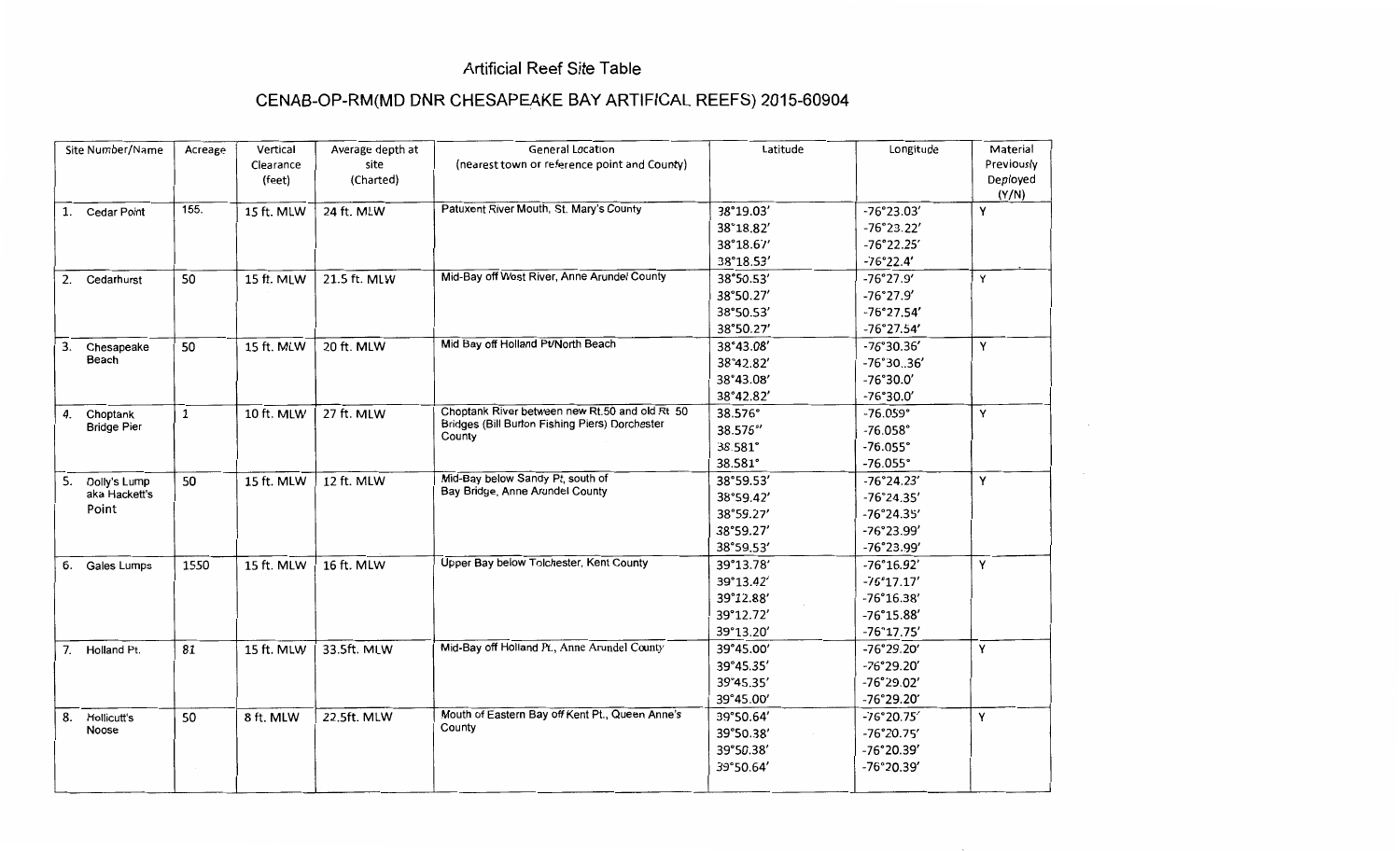#### **Artificial Reef Site Table**

## **CENAB-OP-RM(MD DNR CHESAPEAKE BAY ARTIFICAL REEFS) 2015-60904**

| 9.<br>Jane's Island               | 50     | 15 ft. MLW | 17.5 ft. MLW | Tangier Sound nr. Crisfield, Somerset County             | 37°57.13' | $-75°55.18'$        | Y |
|-----------------------------------|--------|------------|--------------|----------------------------------------------------------|-----------|---------------------|---|
|                                   |        |            |              |                                                          | 37°56.87' | $-75^{\circ}55.18'$ |   |
|                                   |        |            |              |                                                          | 37°56.87' | -75°56.87'          |   |
|                                   |        |            |              |                                                          | 37°57.13' | -75°54.82'          |   |
| 10. Little Cove Pt.               | 50     | 15 ft. MLW | 22.5 ft. MLW | North of Mouth of Patuxent River, Calvert County         | 38°20.66' | $-76°22.98'$        | Y |
|                                   |        |            |              |                                                          | 38°20.40' | -76°22.98'          |   |
|                                   |        |            |              |                                                          | 38°20.40' | $-76°22.63'$        |   |
|                                   |        |            |              |                                                          | 38°20.66' | -76°22.63'          |   |
| 11. Love Pt                       | 50     | 15 ft. MLW | 25 ft. MLW   | Upper Bay mouth of Chester River, Queen Anne's<br>County | 39°04.21' | $-76°17.63$         | Υ |
|                                   |        |            |              |                                                          | 39°03.95' | $-76°17.63'$        |   |
|                                   |        |            |              |                                                          | 39°03.95' | $-76°17.27'$        |   |
|                                   |        |            |              |                                                          | 39°04.21' | $-76°17.27'$        |   |
| 12. Plum Point                    | 3443.5 | 15 ft. MLW | 30 ft. MLW   | Mid-Bay below Chesapeake Beach, Calvert County           | 39°04.21' | $-76°30.00'$        | Y |
|                                   |        |            |              |                                                          | 39°35.35' | -76°30.00'          |   |
|                                   |        |            |              |                                                          | 39°35.35' | -76°28.73'          |   |
|                                   |        |            |              |                                                          | 39°35.75' | -76°28.70'          |   |
|                                   |        |            |              |                                                          | 39°38.65' | $-76°29.18'$        |   |
|                                   |        |            |              |                                                          | 39°39.03' | -76°29.32'          |   |
| 13. Point No Point                | 1059   | 15 ft. MLW | 30 ft. MLW   | Lower Bay north of Pt. Lookout, St. Mary's County        | 38°03.13' | -76°19.26'          | Υ |
|                                   |        |            |              |                                                          | 38°02.87' | $-76°19.26'$        |   |
|                                   |        |            |              |                                                          | 39°02.87' | -76°18.97'          |   |
|                                   |        |            |              |                                                          | 39°03.13' | -76°18.97'          |   |
| 14. Point Lookout                 | 50     | 6 ft. MLW  | 10 ft. MLW   | Lower Bay at Fishing Pier, St. Mary's County             | 38°03.13' | -76°19.26'          | Y |
|                                   |        |            |              |                                                          | 38°02.87' | $-76°19.26'$        |   |
|                                   |        |            |              |                                                          | 38°02.87' | $-76°18.97'$        |   |
|                                   |        |            |              |                                                          | 38°03.13' | -76°18.97'          |   |
| 15. Pooles Island                 | 800    | 15 ft. MLW | 20 ft. MLW   | Upper Bay South of Pooles Island, Baltimore County       | 39°14.65' | $-76°17.97'$        | Υ |
|                                   |        |            |              |                                                          | 39°13.95' | $-76^{\circ}17.31'$ |   |
|                                   |        |            |              |                                                          | 39°14.13' | -76°17.00'          |   |
|                                   |        |            |              |                                                          | 39°14.80' | $-76°17.60'$        |   |
|                                   |        |            |              | Severn River, south of Naval Academy Bridge, Anne        |           |                     |   |
| 16. Severn River<br><b>Bridge</b> | 2.5    | 12 ft. MLW | 20 ft. MLW   | <b>Arundel County</b>                                    | 38°59.65' | -76°29.07'          | Y |
|                                   |        |            |              |                                                          | 38°59.65' | $-76°29.12'$        |   |
|                                   |        |            |              |                                                          | 38°59.58' | -76°29.09'          |   |
|                                   |        |            |              |                                                          | 38°59.59' | -76°29.07'          |   |
|                                   |        |            |              |                                                          | 38°59.63' | -76°29.06'          |   |
|                                   |        |            |              |                                                          |           |                     |   |
|                                   |        |            |              |                                                          |           |                     |   |